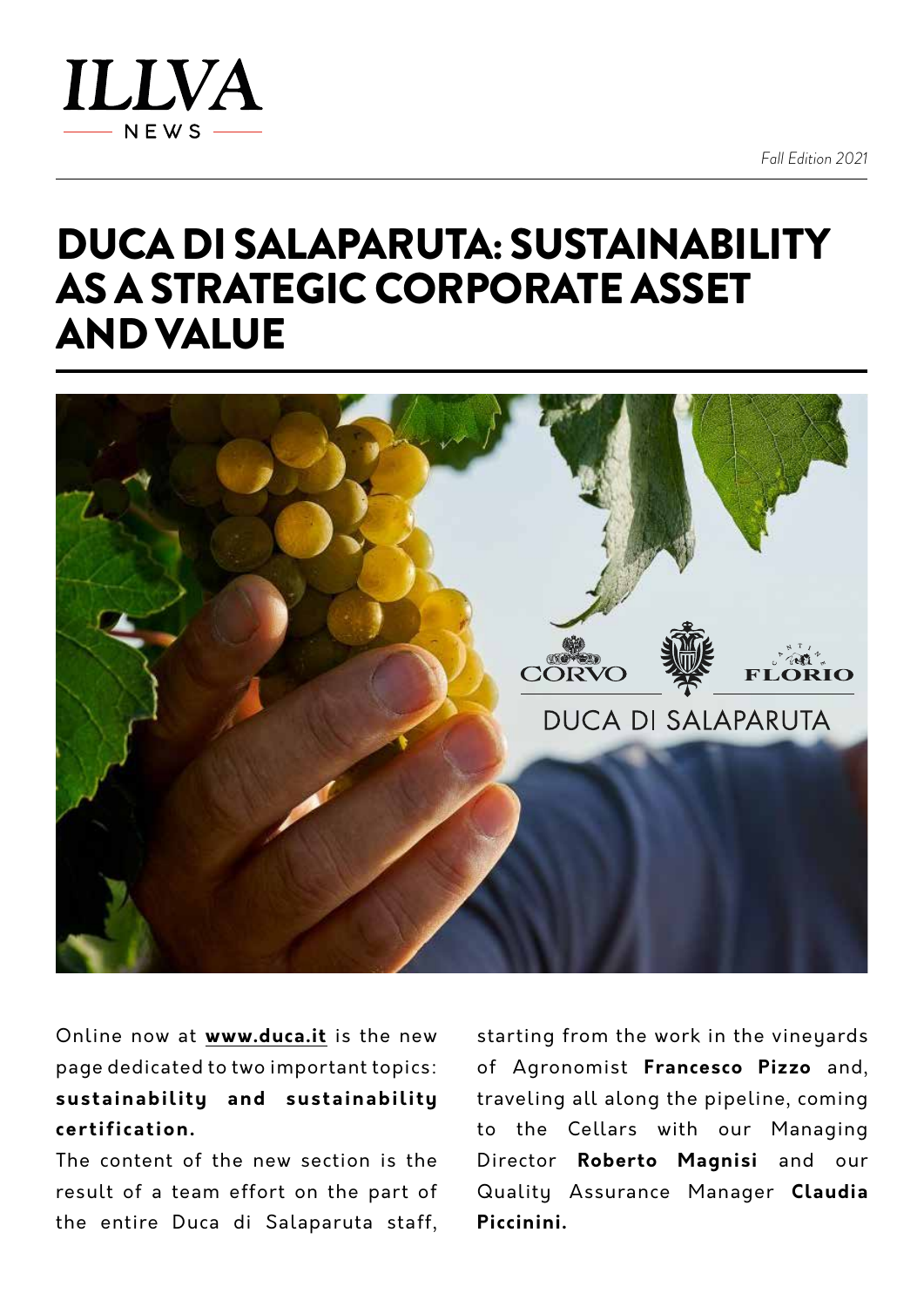

The section is accessible by computer and/or mobile phone through the website Home Page: ITALIAN HOME PAGE – **<https://www.duca.it/>** ENGLISH HOME PAGE – **<https://www.duca.it/en/>**

Otherwise directly through the following links: ITALIAN –**<https://www.duca.it/sostenibilita/>** ENGLISH – **<https://www.duca.it/en/sustainability/>**



## **Duca di Salaparuta is the first company in Sicily to have obtained two important certifications: VIVA and Equalitas.**

The winery has always made every effort to safeguard environmental, social and economic sustainability with the aim of ensuring the quality of our wines and the well-being of our territory. The two certifications are a recognition of this great commitment of ours.